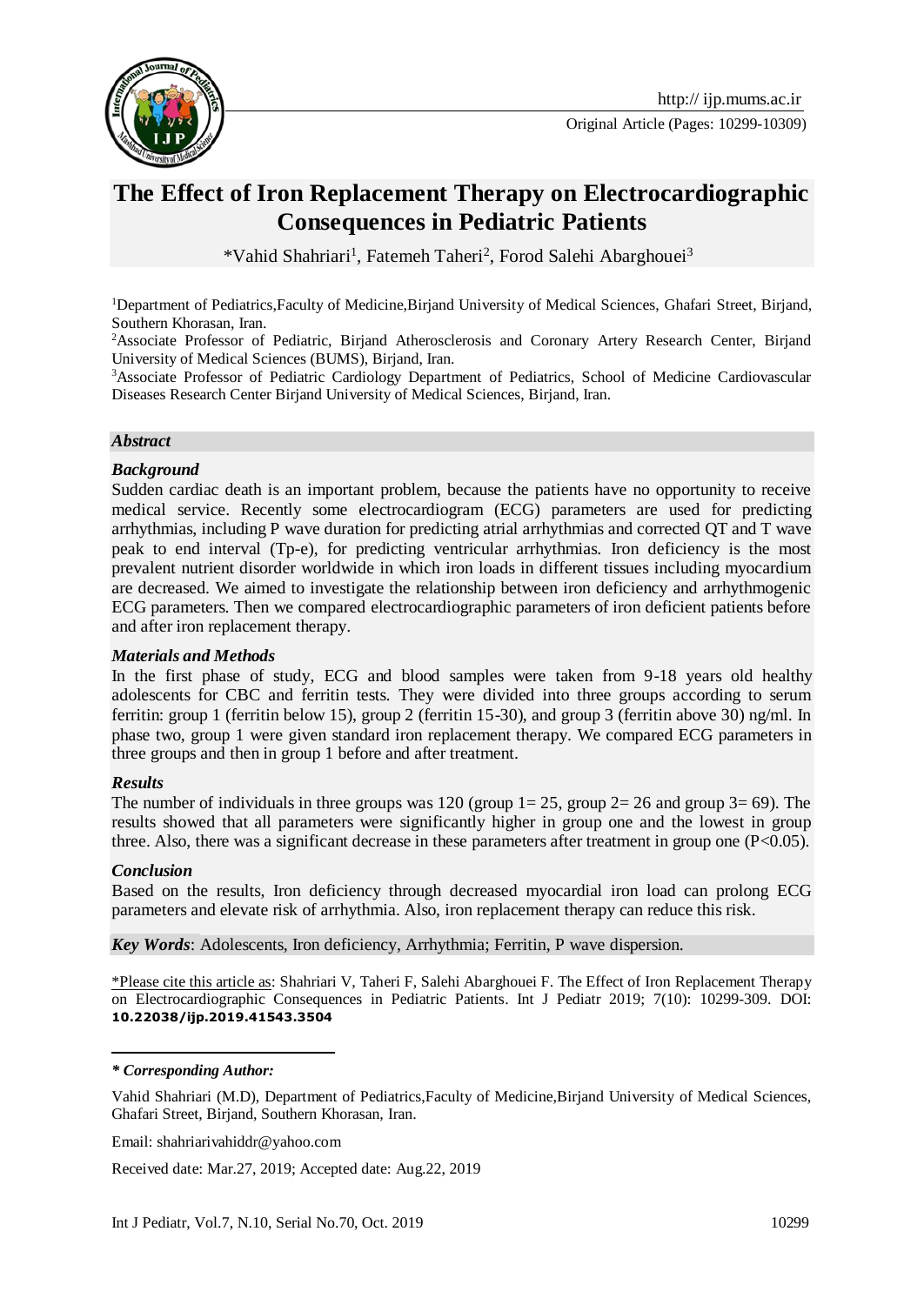#### **1- INTRODUCTION**

 Iron deficiency is the most common nutritional disorder worldwide with an involvement of about 30% of universal population especially in developing countries [\(1\)](#page-6-0). Ferritin, mostly secreted by macrophages and hepatocytes, has relatively low amounts of iron but serum level of ferritin is correlated with total body iron reservoir [\(2\)](#page-6-1). Measurement of serum ferritin level is the most proper laboratory test for estimating body iron load [\(3\)](#page-6-2). In heart, iron is preferred for production of myoglobin and cytochromes. Rat fetus was exposed to chronic hypoxia and maternal iron deficiency caused by reduced iron concentration in myocardium but all proteins were not affected similarly [\(4\)](#page-6-3). On the other hand, there are some parameters in surface electrocardiogram which can be used for predicting atrial and ventricular arrhythmias. Prolongation of P ware duration and its dispersion in different leads can predict atrial fibrillation and also corrected QT interval (QTc), T wave peak to end interval (Tp-e), and Tpe/QTc ratio (called arrhythmogenic index) can predict ventricular arrhythmia [\(5\)](#page-6-4). In normal heart subendocardium depolarizes before subepicardium but subepicardium repolarizes before subendocardium demonstrating ST segment and T wave. In children, repolarization potentials appear about ten milliseconds before end of ventricular depolarization [\(6\)](#page-6-5). The peak of T wave is coincident with end of epicardial repolarization whereas the end of T wave indicates end of M cells repolarization, thus Tp-e interval in each lead is proposed as transmural repolarization index. Many drugs affect QTc which is the most common cause of excluding them [\(7\)](#page-6-6). Few surveys are already conducted on the relationship between body iron loads and prolongation of arrhythmogenic ECG parameters. It was our goal to evaluate this relationship between iron deficiency and arrhythmogenic ECG parameters and the effect of iron replacement therapy on these parameters.

### **2- MATERIALS AND METHODS**

### **2-1. Study design and population**

 At first we visited all 9-18 years old adolescents referred to Vali-e-Asr hospital, Biriand city, Iran, during November 2018 to January 2019 and according to parental consent and inclusion and exclusion criteria, 120 people were included in our study. The aim of number of iron deficient patients was 19 people according to average estimation formula and the result of previous studies (21). We increased this number to 25 people for more accuracy. Then, the aim of study was explained to the participants and their parents. Afterward detailed history was taken and general and cardiac physical exam was performed. Height and weight were recorded and a twelve lead standard ECG was taken. Lastly, 4 ml of venous blood was sampled and sent to referral laboratory for CBC and ferritin tests.

### **2-2. Measuring tools**

- Progetti S.r.l.: EPG 6 view INT Italy for ECG recording by a trained pediatric resident.
- A tape with the margin of error of 0.5 cm and a German scale (Seka) with the margin error of 50 gr which was calibrated by means of a control scale every day for measuring height and weight by a trained pediatric resident.

### **2-3. Laboratory measurements**

Sysmex Kx 21N Japan for CBC and Cobas e411 analyzer/2008/Japan and Germany Rosh kits by Electrochemiluminescence (ECL) method for ferritin tests.

#### **2-4. Intervention**

Patients who have serum ferritin level below 15 ng/ml as iron deficient patients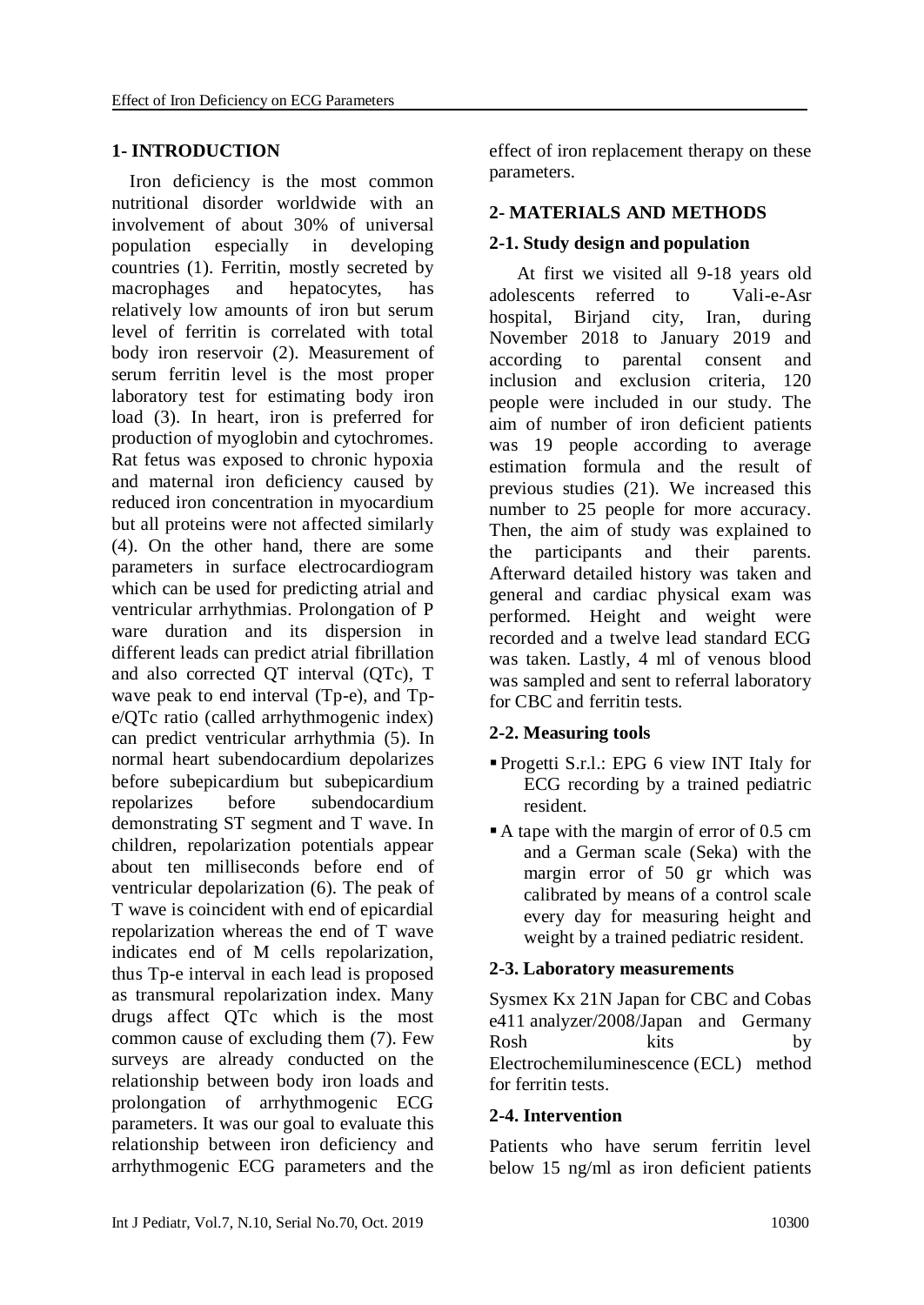(1) were informed about iron deficiency and importance of treatment. They were treated by supplemental iron tablets with generic name of ferrous sulfate and trade name of Feriron made by Daroopakhsh, Batch number: 796 consisting of 50 mg elemental iron given as 5 mg elemental iron per kilogram (max dose 150 mg) daily for three months. Then the patients were visited again and after taking history and physical exam, standard ECG was done by the same apparatus and CBC and ferritin tests were performed by the same methods and instruments.

# **2-5. Ethical considerations**

The research issue was approved by Ethical Committee of Birjand University of Medical Sciences with ID-code: Ir.bums.REC.1397.037 according to Ethical Guidelines of the 1975 Declaration of Helsinki and was recorded in IRCT Corporation with number: IRCT2019011404235TN1. An informed consent was used for participants (they were under 18 years old) and their parents.

### **2-6. Inclusion criteria**

Inclusion criteria were absence of any acute inflammatory disease during past month, or any chronic disease, congenital or structural heart disease and any drug consumption during last month.

# **2-7. Exclusion criteria**

Only one patient was excluded from second phase of the study because of low serum ferritin after therapy.

# **2-8. Data analysis**

A questionnaire was composed including personal information, age, sex, height, weight, vital signs, and data of electrocardiogram and results of lab tests. Distances of ECG parameters were measured by a pediatric cardiologist in proportion to milliseconds blindly by MG13100 Illuminated scale-magnifier. Buzzet formula was used for calculating QTc. Lead II is proffered for measuring QTc because it consists of Q wave and precordial leads  $V_s$  or  $V_4$  are proper for measuring Tp-e [\(8,](#page-6-7) 9). We used lead II for calculating P wave interval and QTc and  $V<sub>s</sub>$  for Tp-e and in a few cases that  $V<sub>s</sub>$  was impaired, V4.ECGs were used; cases which had more than two obscure leads were discarded and replaced with new strips. Individuals were classified to three groups according to their serum ferritin; **Group 1**: ferritin less than 15 ng/ml as iron deficient. **Group 2**: ferritin 15-30 ng/ml as borderline iron load, and **Group** 3: ferritin above 30 ng/ml as iron sufficient. Data were analyzed using SPSS software version 22.0, descriptive information was presented and the results were analyzed by statistical tests in the error level of  $\alpha$  = 0.05. In the first phase of the study the normal distribution of all parameters was checked by Kolmogrov-Smirnov test. The results showed that only Tp-e variable has normal distribution. Thus ANOVA test was performed for comparison of mean of this variable in three groups. Other variables were tested by Kruskal-Wallis H and Mann-Whitney. In second phase of the study Wilcoxon test was used.

# **3- RESULTS**

 The population of the study was 120 healthy adolescents aged 9 to 18 year-old living in Birjand city, Iran. All of them were students. According to ferritin level, there were 25 patients in group one, 26 people in group two and 69 in group three. **Tables 1 and 2** show that three groups were homogenous according to sex and age and there was no meaningful difference. **Table.3** indicates that all of arrhythmogenic parameters of ECG were longest in group one (ferritin < 15 ng/ml), and shortest in group three (ferritin<15 ng/ml), and these differences were significant statistically (P<0.001).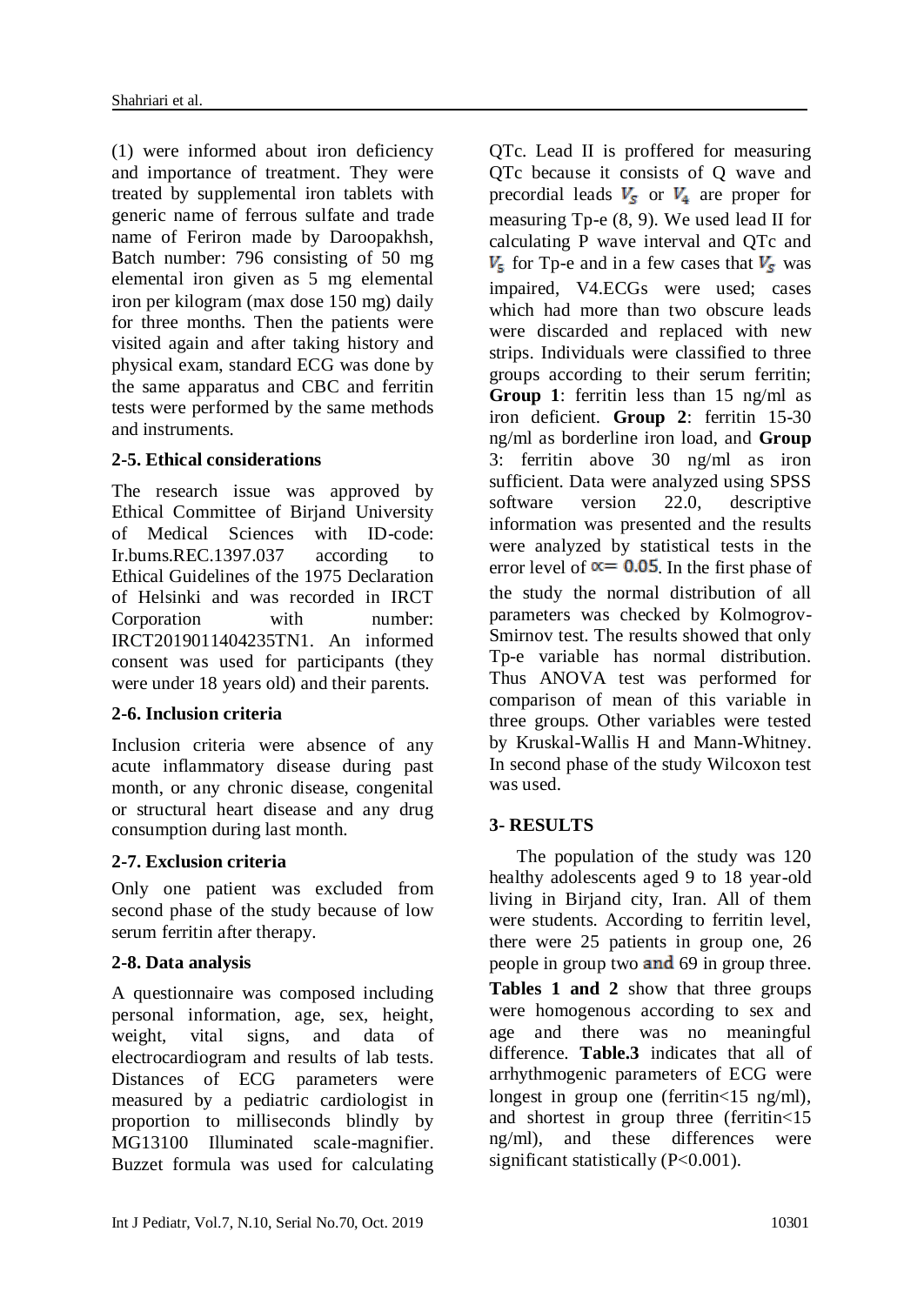| Variables | Group 1                | Group 2              | Group 3               | Result of statistical |
|-----------|------------------------|----------------------|-----------------------|-----------------------|
|           | Ferritin $<$ -15 ng/ml | Ferritin 15-30 ng/ml | Ferritin $>$ 30 ng/ml | tests                 |
| Gender    | Number (percent)       | Number (percent)     | Number (percent)      |                       |
| Female    | 16(17.6)               | 19(20.9)             | 56(61.5)              | $Chi-square = 3.09$   |
| Male      | 9(31.0)                | 7(24.1)              | 13 (44.8)             |                       |
| Total     | 25(20.8)               | 26(21.7)             | 69 (57.5)             | $P=0.21$              |

|  | <b>Table-1</b> : Distribution of participants in three groups, according to gender $(n=120)$ . |
|--|------------------------------------------------------------------------------------------------|
|--|------------------------------------------------------------------------------------------------|

**Table-2**: Mean age in three groups of participants (n=120).

| Ferritin, ng/ml | Mean $\pm$ SD    | Number |      | P-value |
|-----------------|------------------|--------|------|---------|
| כו              | $12.79 \pm 2.74$ |        |      |         |
| $15 - 30$       | $12.69 \pm 2.14$ | 40     | 0.30 | 0.74    |
| 30              | $12.39 \pm 2.56$ | 69     |      |         |

SD: Standard deviation.

|                          |                      | Ferritin $<$ 15 ng/ml |                      | Ferritin 15-30 ng/ml | Ferritin $>$ 30 ng/ml |                   |                                      |
|--------------------------|----------------------|-----------------------|----------------------|----------------------|-----------------------|-------------------|--------------------------------------|
| <b>ECG</b><br>Parameters | Med<br>$(Q_1 - Q_3)$ | $Mean \pm SD$         | Med<br>$(Q_1 - Q_3)$ | $Mean \pm SD$        | Med<br>$(Q_1 - Q_3)$  | $Mean \pm SD$     | P-value                              |
| P wave<br>interval       | $106.24 \pm 4.33$    | 108 (104-<br>108)     | $96.15 \pm 2.39$     | 96 (96-96)           | $76 - 81 \pm 10.39$   | $50(68-84)$       | $\pi^2 = 92.83$<br>P < 0.001         |
| P wave<br>dispersion     | $41.76 \pm 6.54$     | 44 (40-48)            | $25.31 \pm 5.96$     | 28 (20-32)           | $17.80 \pm 5.20$      | $16(12-20)$       | $\mathcal{K}^2 = 92.83$<br>P < 0.001 |
| QTc                      | $462.40 \pm 6.70$    | 464 (455-<br>467)     | $435.74 \pm 8.18$    | $433(428-441)$       | 405.96±2.54           | 408 (397-<br>418) | $K^2 = 94.12$<br>P < 0.001           |
| QTc<br>dispersion        | $66.08 \pm 18.28$    | $67(53-73)$           | 38.69±10.91          | 37.50 (30-47)        | 29.39±12.54           | $27(22-35)$       | $\mathcal{K}^2 = 56.42$<br>P < 0.001 |
| Tp-e                     | $103.04 \pm 7.94$    | $---$                 | $91.31 \pm 4.79$     |                      | $76.12 \pm 8.76$      |                   | $F = 118.14$<br>P < 0.001            |
| Тр-е<br>dispersion       | 38.56±8.07           | $40(36-44)$           | $23.08 \pm 4.71$     | $24(20-28)$          | $17.39 \pm 5.17$      | $16(12-20)$       | $\mathcal{K}^2 = 61.95$<br>P < 0.001 |
| Tp-e/QTc<br>Ratio        | $0.22 \pm 0.016$     | $---$                 | $0.21 \pm 0.011$     |                      | $0.18 \pm 0.015$      |                   | $F = 62.11$<br>P < 0.001             |

QTc: Corrected QT interval; QTc dispersion: Difference of longest and shortest QTc; Tp-e: T wave peak to end distance; Tp-e dispersion: Difference of longest and shortest Tp-e.

Regression model was used to study the relation between ferritin and each of the ECG parameters individually, which is manifested as top seven rows of **Table.4** and **Figures 1-7** (*Plase see tha table.4 and*  *figures 1-7 in the end of paper***)**. The results show that there is a reverse linear relationship between ferritin and each of the ECG parameters whose P-value is less than 0.001 in all cases, that means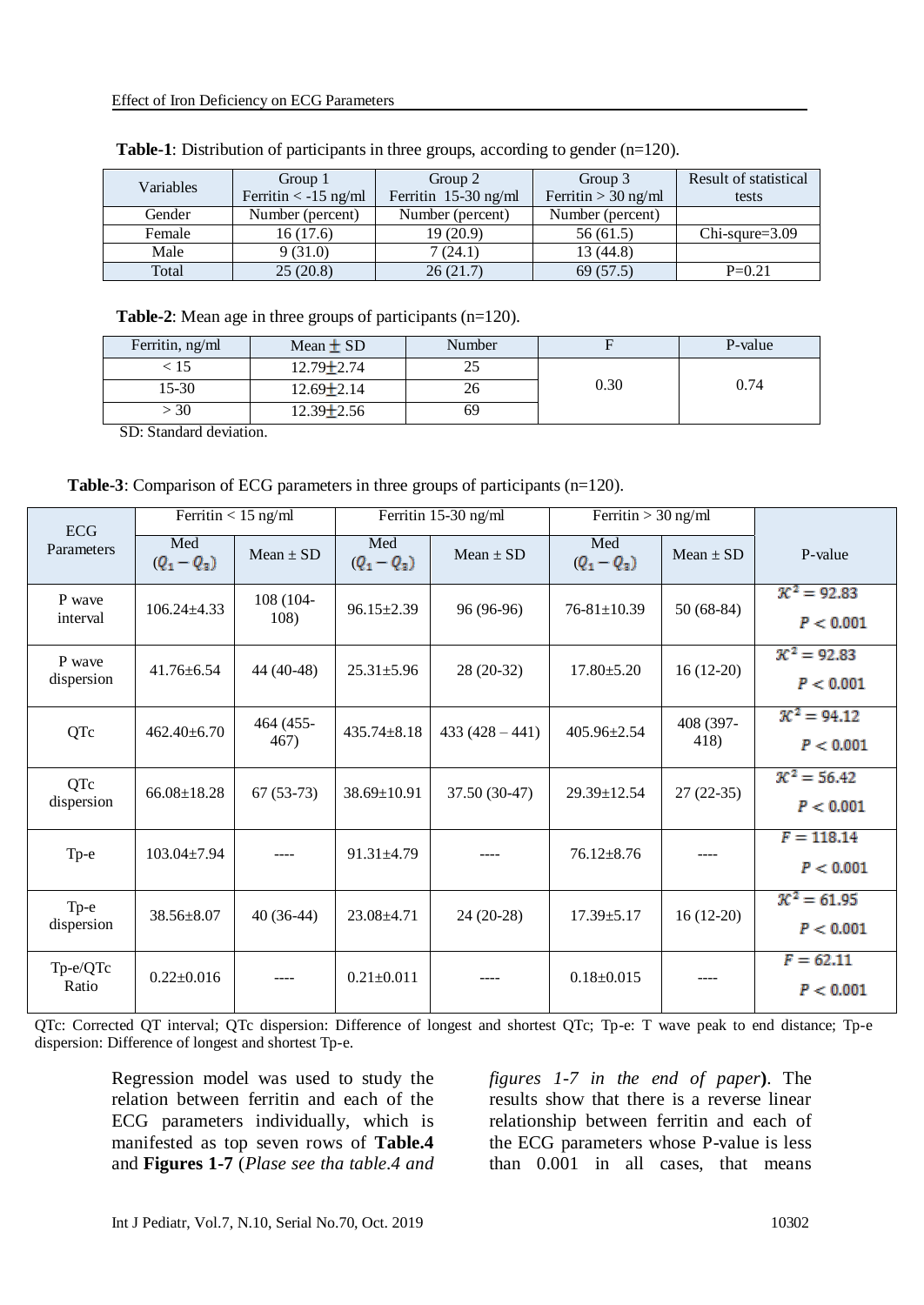whenever ferritin is increased these parameters will be shortened and ferritin can predict the distance of them. In the bottom seven rows of **Table.4** the relation between hemoglobin and each of the ECG parameters is shown by regression model. The results show that there is also a relation between hemoglobin and each ECG parameter, and hemoglobin can predict them but P-value is more than 0.001 which demonstrates that the relationship between ferritin and ECG parameters is stronger than between hemoglobin and these parameters. The concentration of hemoglobin was  $13.20 \pm$ 1.68 gr/dl in group one,  $14.1 \pm 1.4$  in group two and  $14.16 \pm 1.59$  in group three  $(F=3/61, P=0.030)$ . It was a little lower in group one than group three  $(P=0.03)$ ; but there was no significant difference between groups two and three  $(P=0.99)$ . During the second phase of the study, iron deficient patients (group one) were treated by supplemental iron tablets. In 24 of them ferritin elevated to a normal range, but in one patient ferritin was decreased because of new onset abnormal uterine bleeding. She was referred to gynecologist and admitted in hospital and was excluded from study. **Table.5** compares ECG parameters before and after treatment and shows that there is a significant reduction after treatment.

**Table-5**: Comparison of ECG parameters before and after treatment in patients with ferritin less than 15 ng/ml.

| <b>ECG</b> Parameter |                   | Before treatment  |                   | After treatment   | Result of statistical of<br>tests |         |  |
|----------------------|-------------------|-------------------|-------------------|-------------------|-----------------------------------|---------|--|
|                      | $Mean \pm SD$     | Med $(Q_1 - Q_3)$ | Mean $\pm$ SD     | Med $(Q_1 - Q_3)$ | Z                                 | P-value |  |
| P wave interval      | $106.24 + 4.33$   | 108 (104-108)     | $58.67 \pm 7.32$  | $56(52-60)$       | $-4.30$                           | < 0.001 |  |
| P wave dispersion    | $41.76 \pm 6.54$  | 44 (40-48)        | $13.17 + 4.17$    | $12(10-16)$       | $-4.31$                           | < 0.001 |  |
| <b>OTc</b>           | $462.40 \pm 6.70$ | 464 (455-467)     | $377.54 \pm 15.3$ | 380 (365-387)     | $-4.29$                           | < 0.001 |  |
| QTc dispersion       | $66.08 \pm 18.28$ | $67(53-73)$       | $24.42 + 7.35$    | $26(17-29)$       | $-4.29$                           | < 0.001 |  |
| Tр-е                 | $103.04 \pm 7.94$ | 104 (100-108)     | $59.33 + 7.52$    | 58 (52-64)        | $-4.30$                           | < 0.001 |  |
| Tp-e dispersion      | $38.56 \pm 8.07$  | $40(36-44)$       | $12.67 + 3.67$    | $12(12-16)$       | $-4.22$                           | < 0.001 |  |
| Tp-e/QTc Ratio       | $0.22+0.02$       | $0.22(0.22-0.23)$ | $0.16 \pm 0.01$   | $0.15(0.15-0.17)$ | $-4.29$                           | < 0.001 |  |

SD: Standard deviation. QTc: Corrected QT interval, QTc dispersion: Difference of longest and shortest QTc, Tp-e:T wave peak to end distance, Tp-e dispersion: Difference of longest and shortest Tp-e.

### **4- DISCUSSION**

We compared modern electrocardiographic repolarization parameters of iron deficient adolescents with borderline and iron sufficient individuals and results showed that iron deficiency can prolong them. These parameters of sudden death are very important because a longer P wave interval and increasing of its dispersion among twelve leads can predict atrial fibrillation in future. Also, increased QTc, QTc dispersion, Tp-e interval, Tp-e dispersion and Tp-e to QTc ratio can predict ventricular arrhythmias especially torsade de pointes [\(10](#page-6-8)[,11\)](#page-6-9). These parameters may be increased in children in proportion to age but during adolescence they remain constant and sex has no effect on them [\(12\)](#page-6-10). In children with positive tilt test for syncope, these parameters are longer [\(13\)](#page-6-11). Ghandi et al. showed that iron overload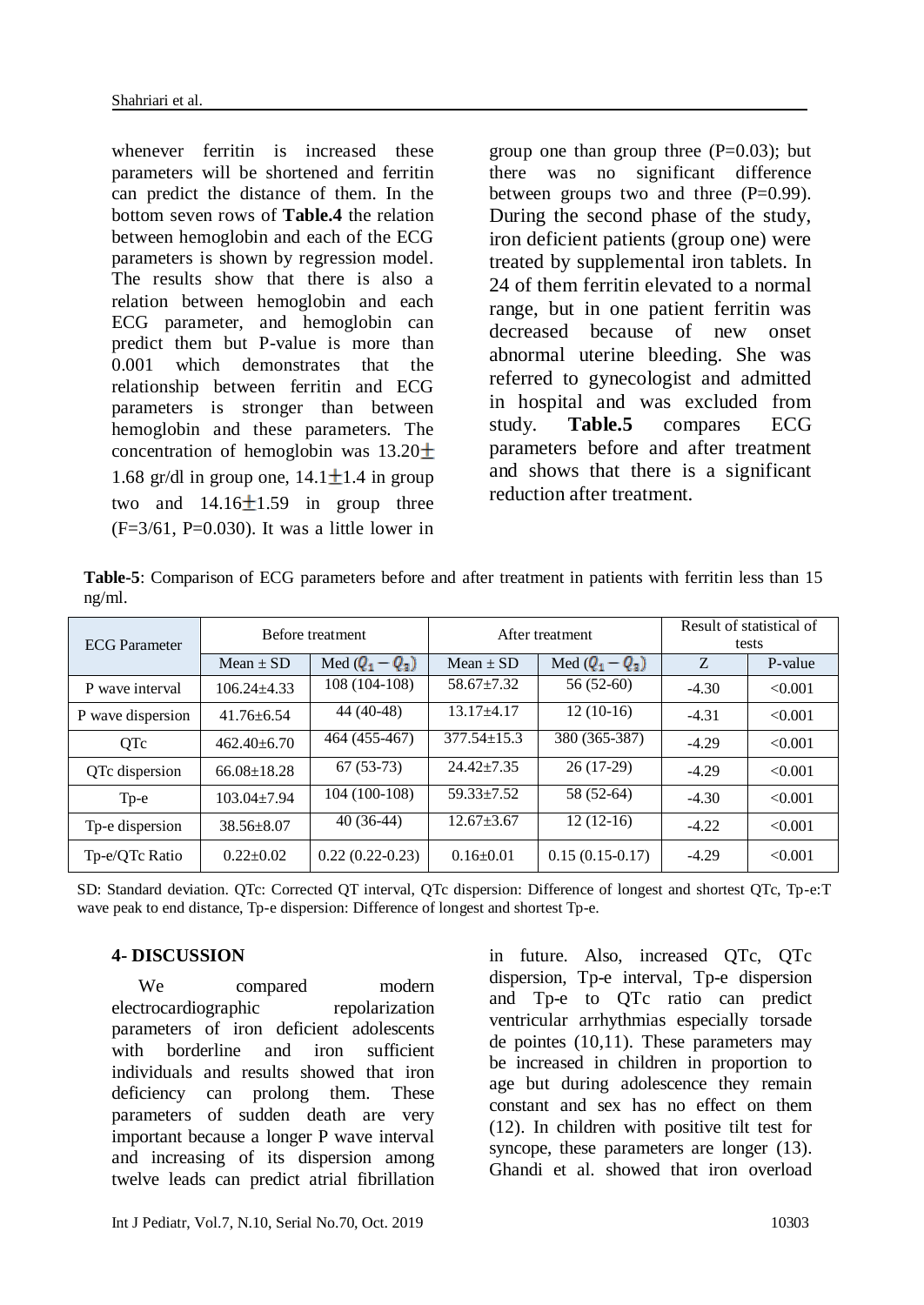defined by elevated ferritin in thalassemic children can prolong QTc and QTc dispersion [\(14\)](#page-6-12). Thus both iron overload and iron deficiency can prolong arrhythmogenic markers. Some clinical conditions such as subclinical hypothyroidism, celiac disease, obesity, rheumatic carditis, ventricular septal defect and mitral value prolapse may prolong parameters and increase risk of arrhythmia [\(15-20\)](#page-6-13). In Simsek et al.'s survey iron deficient patients had a longer P wave interval  $(91.1 \pm 18.0 \text{ vs. } 85.8 \pm 6.71 \text{ msec})$  $(P=0.054)$ , and P wave dispersion  $(48.1 \pm 7.7 \text{ vs. } 40.9 \pm 5.6 \text{ msec})$  compared with control group  $(21)$ .

Our study also showed that P wave interval and dispersion was longest in group one (ferritin<15 ng/ml), and shortest in group three (ferritin<15 ng/ml), which confirms Simsek et al.'s study (21). Karadeniz et al., divided children with no structural heart disease to three groups according to their serum ferritin:  $<$  15, 15-25 and  $> 25$  ng/ml. P wave duration, QT and Tp-e intervals and dispersion in P wave, OT, OTc and Tp-e were significantly higher in children with ferritin < 15 and there was a negative correlation between ferritin level and QT, QTc, QTc dispersion and Tp-e dispersion [\(22\)](#page-7-1), that was very similar to our research but they do not follow up and treat patients.

We studied 120 adolescents with serum ferritin: 2.4-144.9 ng/ml for their arrhythmogenic ECG parameters and results showed that P wave duration and dispersion, QTc, QTc dispersion, Tp-e, Tp-e dispersion and Tp-e/QTc ratio were highest in iron deficient group and lowest in iron sufficient group. In addition, there was a negative linear relation between ferritin and the individual parameters. Thus deficit in body iron loads probably due to reduction in myocardial iron load changes the electrophysiological properties

of heart and induces heterogeneity in repolarization that shows itself by increasing arrhythmogenic parameters. Although hemoglobin has a negative relation with the parameters too, this relation was weaker and shows that iron deficiency prior to anemia can effect on the parameters so that in groups two and three with no significant difference in hemoglobin, ferritin reduction was related with increase in parameters. We treated iron deficient patients and showed that filling of iron storage can shorten ECG arrhythmogenpc parameters. It means that arrhythmogenic change of ECG is reversible by iron supplement therapy probably due to myocardial iron load returning to normal. Iron deficiency has been cynosure from a long time ago because of its important complications such as anemia. We manifest one other aspect of importance of diagnosis, prophylaxis and treatment of iron deficiency. Reducibility of arrhythmogenicity was not studied before. We hope future studies clear mechanisms of iron deficiency effect on electrocardiographic parameters.

### **4-1. Study Limitations**

1) Participants in groups 2 (ferritin between 15 and 30 ng/ml) and group 3 (ferritin>30 ng/ml) were not followed up and their ECG parameters were not assessed during the time.

2) Iron deficient individuals were not followed long term for reversibility of iron deficiency and ECG parameters.

3) There was no control group for iron replacement therapy.

### **5- AUTHORS' CONTRIBUTION**

Study concept and design, Acquisition of data, Analysis and interpretation of data, Drafting of the manuscript, Statistical analysis: V.Sh; Critical revision,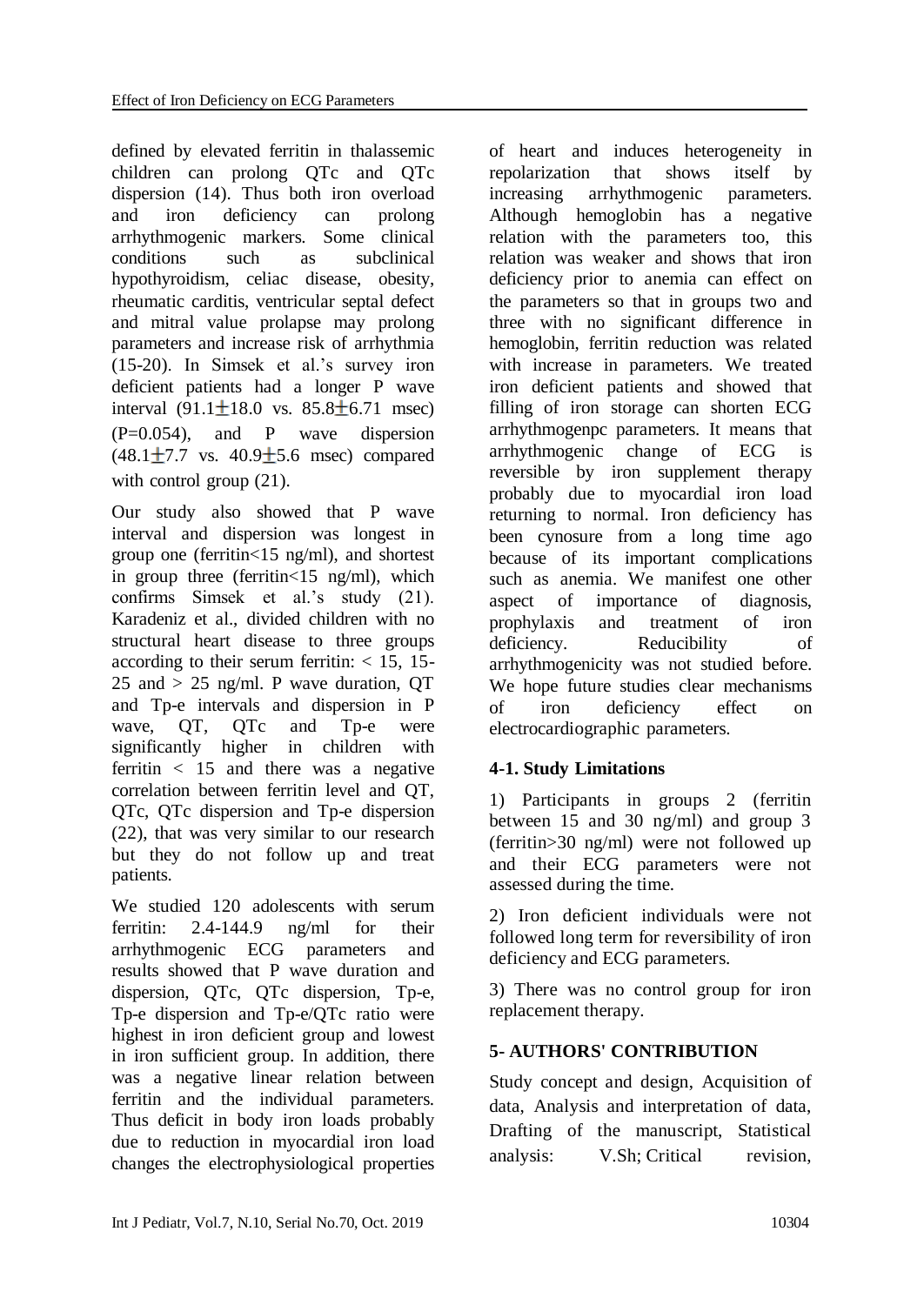Administrative, technical and material support: F.S.A.; Study supervision: F.A.

### **5- CONCLUSIONS**

 Based on the results, deficiency in total body iron loads can significantly change some parameters of electrocardiogram that are important in anticipation of arrhythmia. On the other hand filling of iron stores can return arrhythmogenic changes of ECG to normal. Thus screening prevention and treatment of iron deficiency are protective on cardiac health in addition to other wellknown benefits.

#### **6- CONFLICT OF INTEREST:** None.

### **7- ACKNOWLEDGMENTS**

This study was supported by Birjand University of Medical Sciences (Ir.bums.REC.1397.037).

#### **8- REFERENCES**

<span id="page-6-0"></span>1. Kliegman RM SB, Geme JWS, Schor NF, Behrman RE. Nelson Textbook Of Pediatrics. 20th ed. Philadelphia: Elsevier; 2016. Pp. 2323-24.

<span id="page-6-1"></span>2. Kaushansky K LM, Prchal J, Levi MM, Press OW, Burns LJ, Et Al. Williams Hematology. 19th ed. New York: The Mcgraw-Hill Companies; 2016.

<span id="page-6-2"></span>3. Kasper D FA, Hauser S, Longo D, Jameson J, Loscalzo J. Harrison's Principles Of Internal Medicine. 19th ed. New York Mcgraw Hill Education Medical; 2015.

<span id="page-6-3"></span>4. James D Cooper JMT, Zitelli And Davis Atlas Of Pediatric Physical Diagnosis. 7th ed. Philadelphia, PA: Elsevier 2018. Pp.419-45.

<span id="page-6-4"></span>5. Sebestyén V, Szabó Z. The Role of Electrocardiographic Markers in the Prevention of Atrial and Ventricular Arrhythmias. Echocardiography in Heart Failure and Cardiac Electrophysiology: IntechOpen; 2016.

<span id="page-6-5"></span>6. Allen HD, Driscoll DJ, Shaddy RE, Feltes TF. Moss and Adams' heart disease in infants, children, and adolescents: including the fetus and young adult: Lippincott Williams and Wilkins; 2013.

<span id="page-6-6"></span>7. Issa Z, Miller JM, Zipes DP. Clinical Arrhythmology and Electrophysiology: A Companion to Braunwald's Heart Disease E-Book: Elsevier Health Sciences; 2012.

<span id="page-6-7"></span>8. Park MK. Pediatric cardiology for practitioners. 6th ed: Elsevier Health Sciences; 2014.

9. Edward P. Walsh MD J. Philip Saul MD JKTM. Cardiac Arrhythmias in Children and Young Adults with Congenital Heart Disease 1th ed: Lippincott Williams and Wilkins; 2001.

<span id="page-6-8"></span>10.Castro-Torres Y, Carmona-Puerta R, Katholi RE. Ventricular repolarization markers for predicting malignant arrhythmias in clinical practice. World Journal of Clinical Cases: WJCC. 2015;3(8):705.

<span id="page-6-9"></span>11.Tse G, Yan BP. Traditional and novel electrocardiographic conduction and repolarization markers of sudden cardiac death. Europace : European pacing, arrhythmias, and cardiac electrophysiology : journal of the working groups on cardiac pacing, arrhythmias, and cardiac cellular electrophysiology of the European Society of Cardiology. 2017;19(5):712-21.

<span id="page-6-10"></span>12.Braschi A, Abrignani MG, Francavilla VC, Abrignani V, Francavilla G. Age-and sex-based reference ranges for non-invasive ventricular repolarisation parameters. International journal of clinical practice. 2017;71(5):e12949.

<span id="page-6-11"></span>13.Amoozgar H, Hosseiniasl M. T-Peak to T-End abnormality in pediatric patients with syncope. Iranian journal of pediatrics. 2012;22(3):385.

<span id="page-6-12"></span>14.Ghandi Yazdan; sharifi Mehrzad; Eghbali Aziz;Habibi Danial: Effect of Average Annual Mean Serum Ferritin Levels on QTc Interval and QTc Dispersion in Beta-Thalassemia Major. International Journal of Pediatrics 2017; 5(8): 5431-40.

<span id="page-6-13"></span>15.Akın A, Unal E, Yıldırım R, Ture M, Balık H, Haspolat YK. Evaluation of QT dispersion and Tp‐e interval in children with subclinical hypothyroidism. Pacing and Clinical Electrophysiology. 2018;41(4):372-5.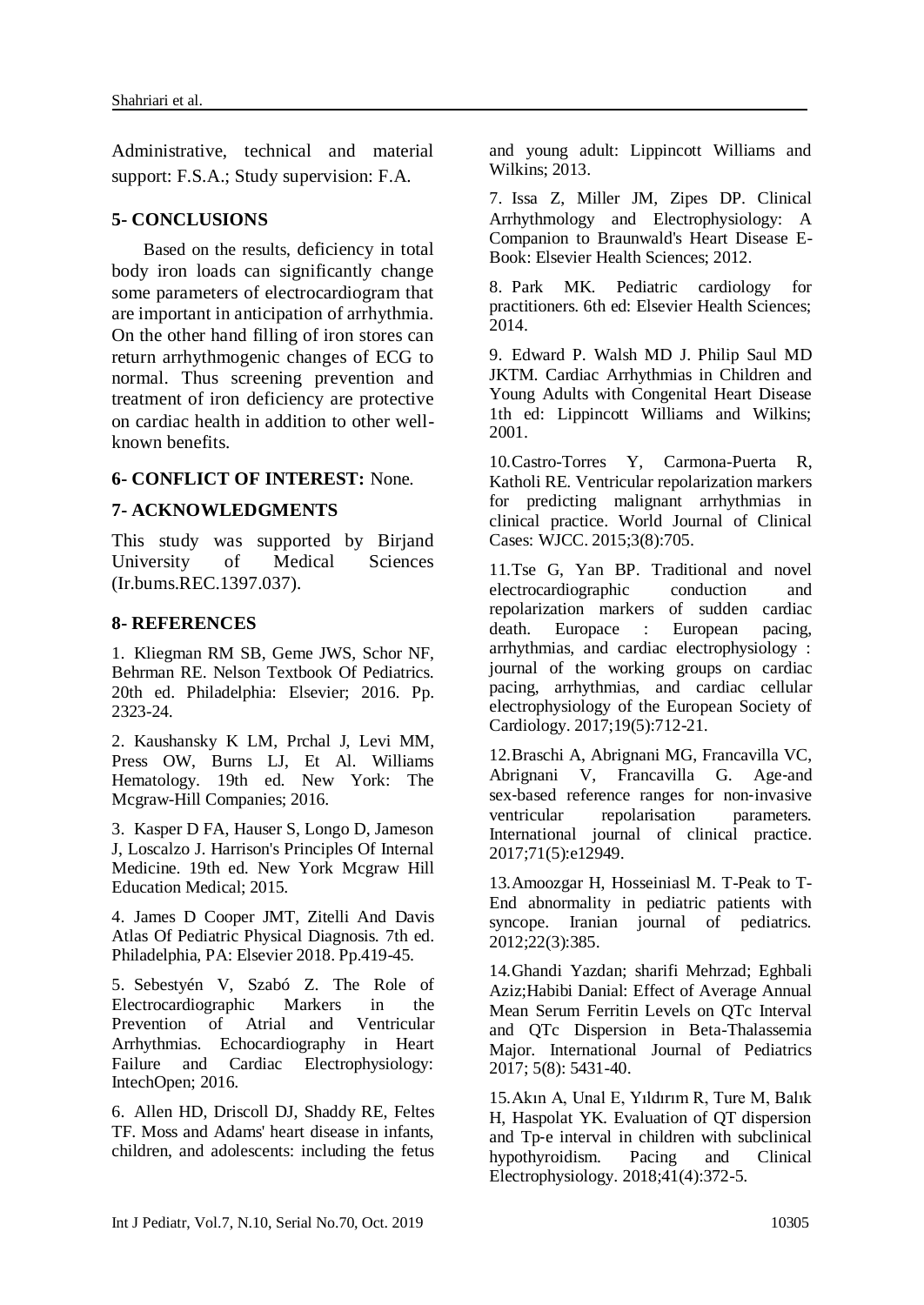16.Demirtaş K, Yayla Ç, Yüksel M, Açar B, Ünal S, Ertem A, et al. Tp-e interval and Tpe/QT ratio in patients with celiac disease. Revista clinica espanola. 2017;217(8):439-45.

17. Paech C, Liebold A, Gebauer R, Wagner F, Vogel M, Kirsten T, et al. Relative QT interval prolongation and electrical inhomogeneity of cardiac repolarization in childhood obesity. Progress in Pediatric Cardiology. 2017;47: 64-7.

18. Kucuk M, Karadeniz C, Ozdemir R, Meşe T. Evaluation of ventricular arrhythmogenesis in children with acute rheumatic carditis. Cardiovascular journal of Africa. 2018;29(6):362-5.

19. Uchida H, Nishio M, Omeki Y, Takeuchi Y, Nagata R, Oikawa S, et al. Variability of myocardial repolarization in pediatric patients with a ventricular septal defect. Pediatric cardiology. 2016;37(8):1458-64.

20. Demirol M, Karadeniz C, Ozdemir R, Coban S, Katipoglu N, Yozgat Y, et al. Prolonged Tp-e Interval and Tp-e/QT Ratio in Children with Mitral Valve Prolapse. Pediatr Cardiol. 2016;37(6):1169-74.

<span id="page-7-0"></span>21. Simsek H, Gunes Y, Demir C, Sahin M, Gumrukcuoglu HA, Tuncer M. The effects of iron deficiency anemia on p wave duration and dispersion. Clinics. 2010;65(11):1067-71.

<span id="page-7-1"></span>22. Karadeniz C, Özdemir R, Demirol M, Katipoğlu N, Yozgat Y, Meşe T, et al. Low iron stores in otherwise healthy children affect electrocardiographic markers of important cardiac events. Pediatric cardiology. 2017;38(5):909-14.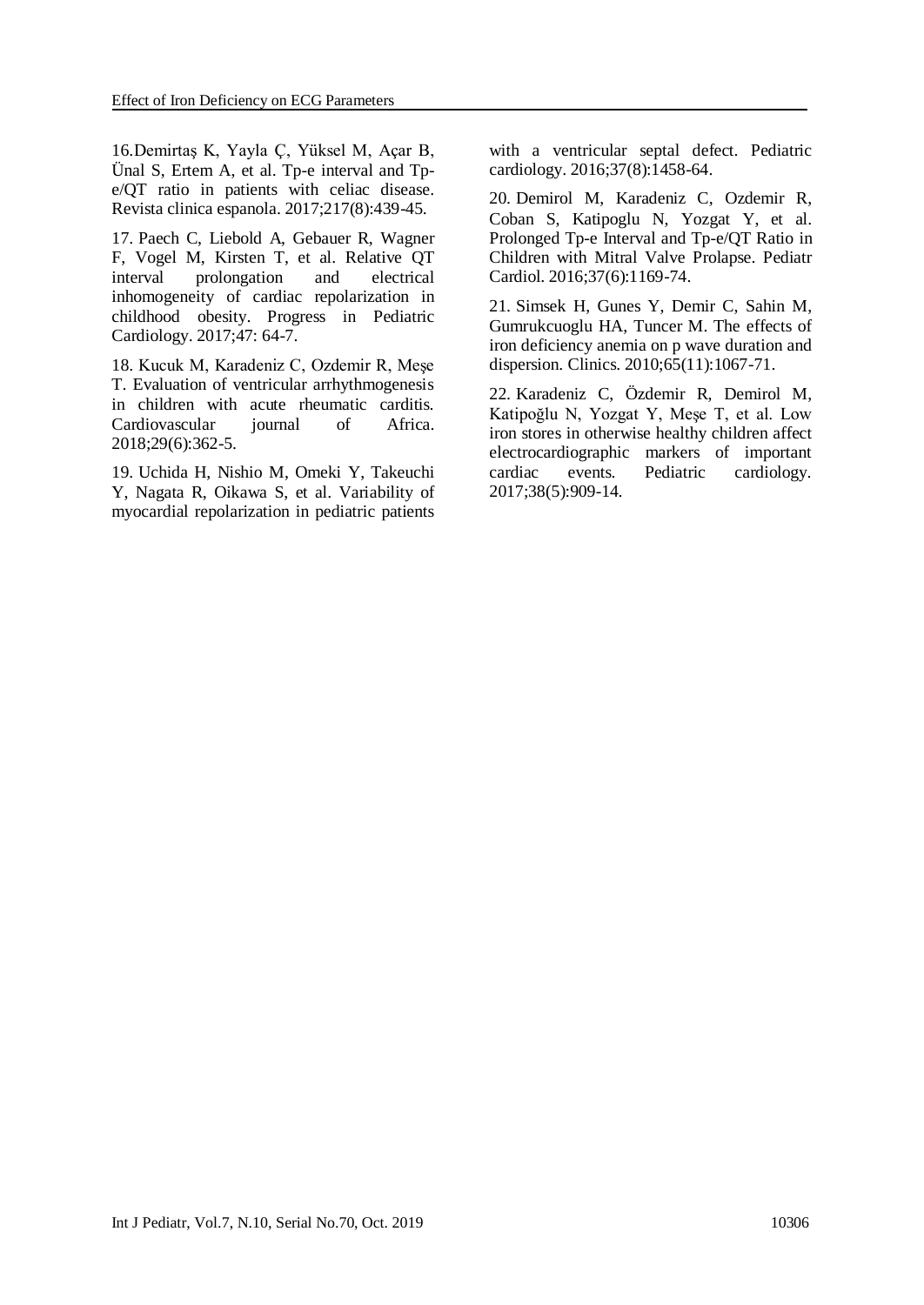#### Shahriari et al.

| <b>Table-4:</b> Changes of ECG parameters in relation to ferritin and hemoglobin separately. |                                  |       |                    |          |                       |         |                     |          |                             |                   |              |             |         |
|----------------------------------------------------------------------------------------------|----------------------------------|-------|--------------------|----------|-----------------------|---------|---------------------|----------|-----------------------------|-------------------|--------------|-------------|---------|
|                                                                                              | Regression                       |       |                    |          |                       |         | Coefficients        |          |                             |                   |              |             |         |
| Parameters                                                                                   | ${\bf R}$<br>${\bf R}$<br>square |       | Adjusted<br>square | Standard | ${\bf F}$<br>error of |         | Model               |          | Unstandardized coefficients |                   | Standardized |             |         |
|                                                                                              |                                  |       |                    | estimate |                       | P-value | predict<br>constant | $\alpha$ | $\beta$                     | Standard<br>error | coefficients | $\mathbf T$ | P-value |
| P wave interval                                                                              | 0.948                            | 0.898 | 0.898              | 4.77     | 1044.20               | < 0.001 | Ferritin            | 107.946  | $-0.514$                    | 0.016             | $-0.948$     | $-32.314$   | < 0.001 |
| P wave dispersion                                                                            | 0.74                             | 0.549 | 0.545              | 7.399    | 143.52                | < 0.001 | Ferritin            | 36.36    | $-0.295$                    | 0.025             | $-0.74$      | $-11.98$    | < 0.001 |
| QTc                                                                                          | 0.923                            | 0.852 | 0.851              | 10.18    | 679.22                | < 0.001 | Ferritin            | 459.96   | $-0.884$                    | 0.034             | $-0.92$      | $-26.06$    | < 0.001 |
| QTc dispersion                                                                               | 0.587                            | 0.345 | 0.339              | 22.37    | 62.04                 | < 0.001 | Ferritin            | 56.100   | $-0.421$                    | 0.053             | $-0.58$      | $-7.88$     | < 0.001 |
| Tp-e                                                                                         | 0.90                             | 0.817 | 0.816              | 5.84     | 527.82                | < 0.001 | Ferritin            | 103.194  | $-0.447$                    | 0.019             | $-0.90$      | $-22.97$    | < 0.001 |
| Tp-e dispersion                                                                              | 0.68                             | 0.46  | 0.46               | 7.39     | 104.18                | < 0.001 | Ferritin            | 33.212   | $-0.251$                    | 0.025             | $-0.68$      | $-10.20$    | < 0.001 |
| Tp-e/QTc Ratio                                                                               | 0.855                            | 0.731 | 0.729              | 0.01     | 321.289               | < 0.001 | Ferritin            | 0.23     | $-0.001$                    | < 0.001           | $-0.85$      | $-17.92$    | < 0.001 |
| P wave interval                                                                              | 0.262                            | 0.69  | 0.061              | 1.55     | 8.54                  | 0.004   | Hemoglob<br>in      | 16.471   | $-0.029$                    | 0.010             | $-0.26$      | $-2.92$     | 0.004   |
| P wave dispersion                                                                            | 0.229                            | 0.052 | 0.044              | 10.66    | 6.42                  | 0.013   | Hemoglob<br>in      | 46.120   | $-1.555$                    | 0.614             | $-0.23$      | $-2.53$     | 0.013   |
| QTc                                                                                          | 0.296                            | 0.088 | 0.08               | 25.01    | 11.15                 | 0.001   | Hemoglob<br>in      | 491.50   | $-4.808$                    | 1.44              | $-0.29$      | $-3.34$     | 0.001   |
| QTc dispersion                                                                               | 0.287                            | 0.08  | 0.075              | 19.01    | 10.41                 | 0.002   | Hemoglob<br>in      | 88.473   | $-3.53$                     | 1.09              | $-0.28$      | $-3.22$     | 0.002   |
| Tp-e                                                                                         | 0.272                            | 0.074 | 0.066              | 12.94    | 9.25                  | 0.003   | Hemoglob<br>in      | 116.88   | $-2.266$                    | 0.745             | $-0.27$      | $-3.04$     | 0.003   |
| Tp-e dispersion                                                                              | 0.24                             | 0.058 | 0.05               | 9.70     | 7.12                  | 0.009   | Hemoglob<br>in      | 43.78    | $-1.490$                    | 0.56              | $-0.24$      | $-2.66$     | 0.009   |
| Tp-e/QTc Ratio                                                                               | 0.24                             | 0.06  | 0.05               | 0.02     | 7.39                  | 0.008   | Hemoglob<br>in      | 0.24     | $-0.003$                    | 0.001             | $-0.24$      | $-2.72$     | 0.008   |

QTc: Corrected QT interval; QTc dispersion: Difference of longest and shortest QTc; Tp-e: T wave peak to end distance; Tp-e dispersion: Difference of longest and shortest Tp-e.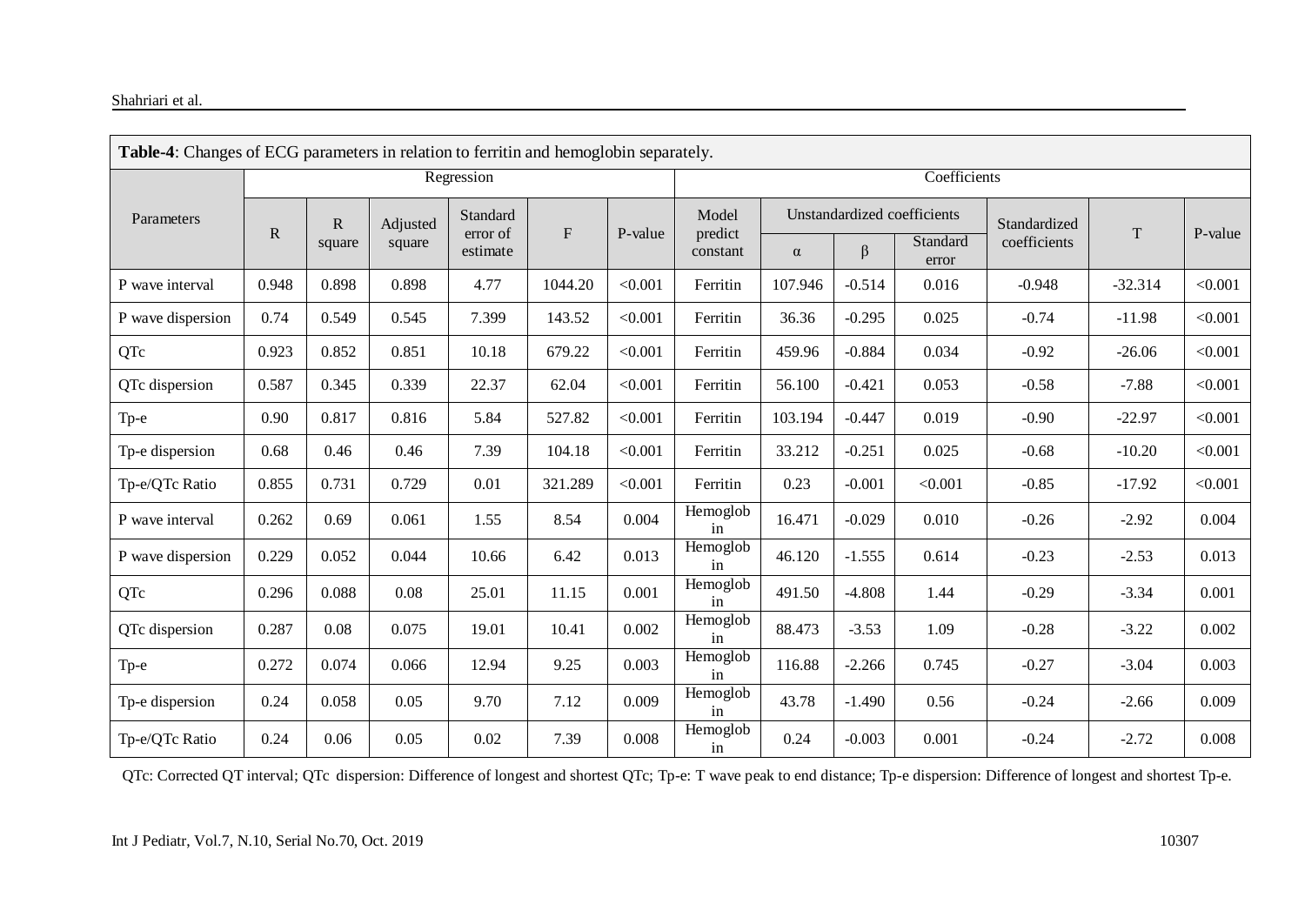Effect of Iron Deficiency on ECG Parameters











**Fig. 2**: P wave dispersion changes in relation to ferritin **Fig. 4**: QTc Dispersion changes in relation to ferritine